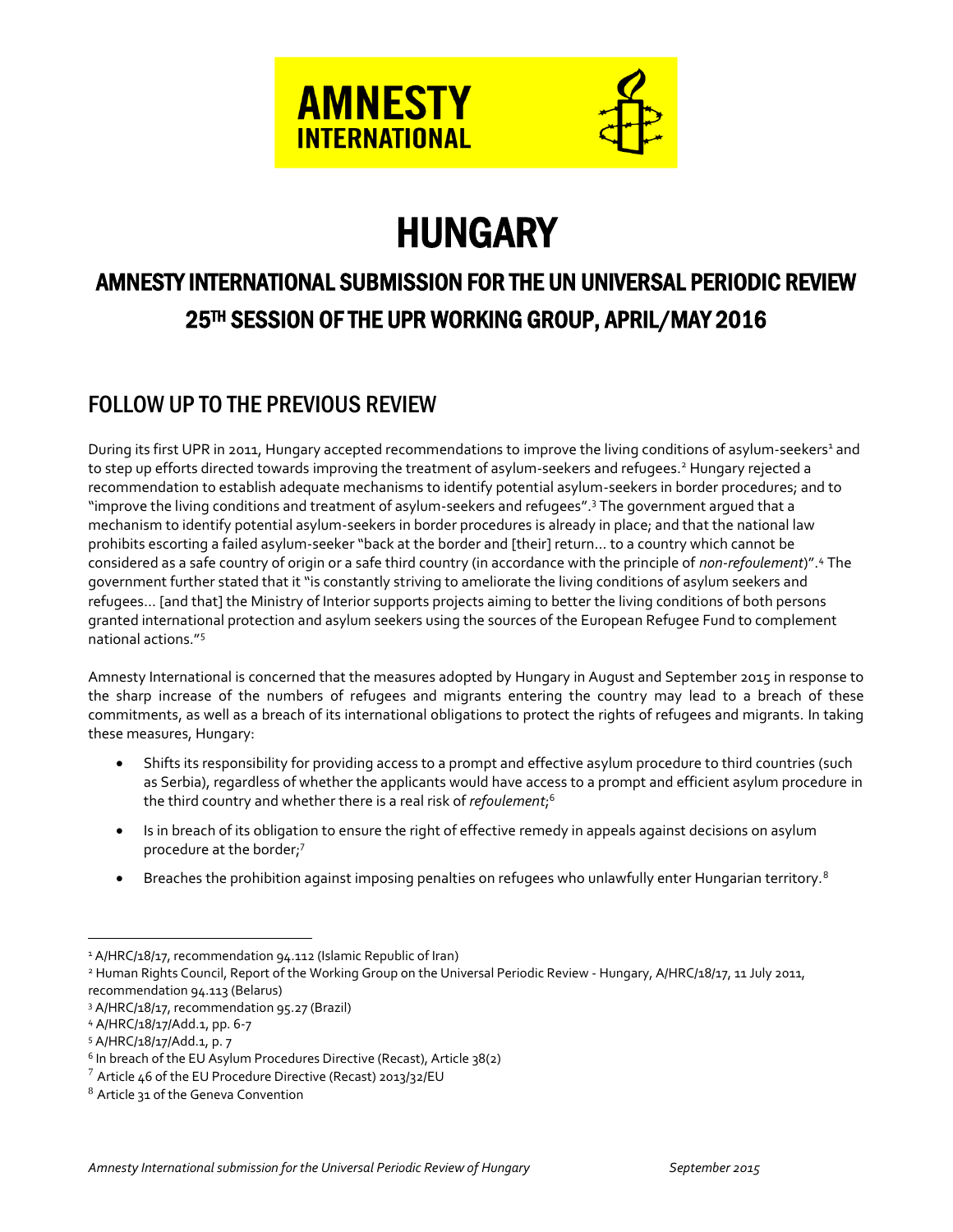## THE NATIONAL HUMAN RIGHTS FRAMEWORK

## "SAFE COUNTRY" LISTS AND RISK OF *REFOULEMENT*

In response to the significant increase in the number of refugees and migrants entering Hungary since January 2015, the government has adopted measures aimed at keeping refugees and migrants out of its territory. On 1 August 2015, an amendment to the Asylum Law<sup>9</sup> entered into force, authorizing the government to issue a list of safe countries of origin and safe third countries of transit to which asylum-seekers may be sent. Serbia, Macedonia and EU member states, including Greece, were subsequently deemed safe by the Hungarian authorities. In light of the amendment, asylum applications by people from "safe countries of origin" are rejected and people who have transited through "safe third countries" before reaching Hungary can be returned to the transit country. <sup>10</sup> As such, asylum-seekers entering Hungary from Serbia risk quasi-automatic rejection of their asylum application<sup>11</sup> as it is assumed that he or she "could have applied for effective protection there".<sup>12</sup> As the "safe third country" assessment takes place at the admissibility stage of the application, a claim can be rejected without a review of its merits and the particular circumstances of the applicant.

Amnesty International is concerned that the application of the amended Asylum Law allows Hungary to shift its responsibility for asylum procedure onto third countries, without a thorough assessment of whether an individual applicant would be at risk of serious human rights violations in the third country and regardless of whether they have meaningful links with that country. Under international law, Hungary cannot avoid its responsibility for examining asylum claims made in its territory, which may also result in breach of its obligation of *non-refoulement,* part of customary international law.

With regard to the list of "safe countries of origin", Amnesty International considers that the imposition of an expedited procedure based on country of origin amounts to unlawful discrimination. The prohibition of discrimination based on nationality is one of the fundamental principles of international law.<sup>13</sup> Furthermore, as a result of the introduction of the list of "safe countries of origin", Hungarian law now restricts access to the regular asylum procedure for asylum seekers originating from the countries on that list. While an applicant may rebut the presumption of safety, s/he bears the burden of proof and is required to do so under an expedited asylum procedure with fewer safeguards. This means that individuals in need of international protection are at risk of *refoulement*.

On 15 September 2015, another set of amendments to the Asylum Law, Law on Criminal Procedure and to the Criminal Code came into effect. The Hungarian authorities have criminalised "illegal entry" through the border fence, and created "transit zones" for asylum-seekers at the border.<sup>14</sup> Amnesty International is concerned that Hungary is constructing a system in which the majority of refugees will be denied access to the territory of the EU, as a result of the quasi automatic rejections of the asylum applications on the border within "an extremely accelerated procedure".<sup>15</sup>

## CRIMINALISATION OF REFUGEES AND ASYLUM-SEEKERS

Under the amended Criminal Code,<sup>16</sup> those entering Hungary "unauthorized" through the border fence are committing a criminal offence punishable with a prison sentence of up to three years.<sup>17</sup> The law further criminalizes "damaging of the border fence", an offence punishable with one to five years imprisonment; <sup>18 "</sup>hampering the construction work of the

<sup>9</sup> Act CXXVII/2015.

 $10$  See Amnesty International's concerns over the use of "safe country" lists:

<https://www.amnesty.org/en/latest/news/2015/07/hungary-change-to-asylum-law-puts-tens-of-thousands-at-risk/>

<sup>11</sup> Hungarian Helsinki Committee (2015), *No Country for Refugees*.

 $12$  Section 51(2) and 51(4) of the Asylum Law.

 $^{13}$  Article 3 of the 1951 Refugee Convention, Article 21 of the Charter of Fundamental Rights of the European Union and Article 26 of the International Covenant on Civil and Political Rights, as well as the Hungarian Constitution (Article XV).

<sup>&</sup>lt;sup>14</sup> Amendments of: the Asylum Law LXXX/2007; Act C/2012 on the Criminal Code; Act XIX/1998 on Criminal Procedure.  $15$  Ibid.

<sup>16</sup> Section 60, Act C/2012 of the Criminal Code

 $17$  Section 352/A (1-4) of the Criminal Code

<sup>&</sup>lt;sup>18</sup> Section 352/B (1-4) of the Criminal Code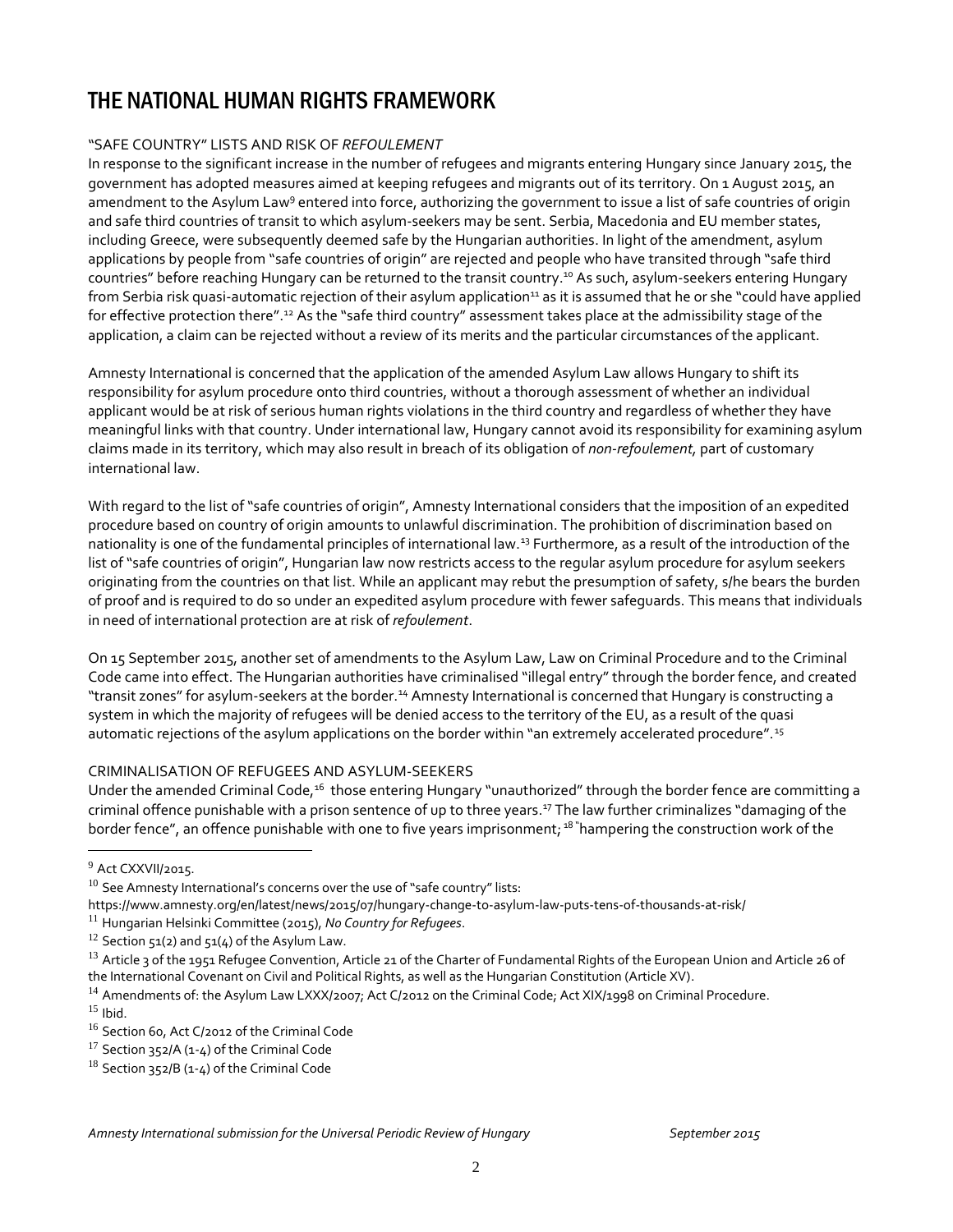border barrier", which could lead to a prison sentence up to one year;<sup>19</sup> and aiding "another person crossing the state border" illegally, punishable with one to five years imprisonment.<sup>20</sup>

The criminalization and detention of refugees and asylum-seekers violates the 1951 Refugee Convention which bans the imposition of penalties on refugees for entering a country irregularly.<sup>21</sup> Asylum-seekers must not be subject to criminal sanctions or otherwise penalized for the use of false documents or irregular entry. In practice, refugees and asylumseekers often do not have a choice but to enter a country in breach of its immigration laws and should not be penalized for doing so.

Although defendants in cases related to the new crimes of "prohibited crossing of the border" and "damaging the border barrier" are likely to involve foreigners, the new legislation does not oblige the authorities to provide a written translation of essential documents such as the indictment and the court decision on the prison sentence, as is required by the EU law on the right to interpretation and translation in criminal proceedings<sup>22</sup> and by international fair trial standards.

#### USE OF FORCE TO REPEL REFUGEES AND MIGRANTS AT THE BORDER

On 21 September 2015, Hungary's Parliament passed legislation authorizing the deployment of military forces to assist the police in securing the border and territory of Hungary in cases of "crises caused by mass immigration".<sup>23</sup> The law also authorises the military and the police to use rubber bullets, tear gas grenades and pyrotechnical devices while securing the border. The next day the Parliament passed a resolution calling for the use of "all available measures to defend Hungarian borders".<sup>24</sup>

Amnesty International is concerned that this could lead to excessive use of force by the police and the military with the risk of causing serious injury and even death. This would be in clear violation of Hungary's obligations under the International Covenant on Civil and Political Rights and European Convention to respect and protect the rights to life and security of person, including bodily and mental integrity, and the right not to be subjected to cruel, inhuman or degrading treatment $25$ 

## THE HUMAN RIGHTS SITUATION ON THE GROUND

The refugee crisis has escalated between January and early September 2015 when over 161,000 persons applied for asylum in Hungary. This was a significant increase from 2014, when only 42,777 applicants were registered throughout the year.<sup>26</sup> The progressive increase of the number of new asylum-seekers started in 2013.<sup>27</sup> As early as 2012 the UN High Commissioner for Refugees as well as NGOs were calling for improvement of the reception facilities for asylum-seekers in Hungary and the need to bring them in line with the EU reception standards.<sup>28</sup>

### QUASI-AUTOMATIC REJECTIONS OF ASYLUM-SEEKERS IN "TRANSIT ZONES"

The government introduced "transit zones" in response to the "crisis situation caused by mass immigration".<sup>29</sup> In these

<sup>&</sup>lt;sup>19</sup> Section 352/C of the Criminal Code

<sup>&</sup>lt;sup>20</sup> Section 353(1) of the Criminal Code (Section 32.1 of the Amendment)

 $21$  Article 31

<sup>22</sup> Article 3(2) Directive 2010/64/EU

<sup>&</sup>lt;sup>23</sup> Act CXLII/2015 on the Law on Police and Military.

<sup>&</sup>lt;sup>24</sup> The resolution was proposed on 28 August and adopted on 22 September. See (in Hungarian):

<http://www.parlament.hu/irom40/05984/05984.pdf>

<sup>&</sup>lt;sup>25</sup> See: International Covenant on Civil and Political Rights, Articles 6, 7 and 9 (including specifically General Comment 35 on Article 9 by the UN Human Rights Committee); European Convention on Human Rights, Articles 2 and 3.

 $26$  Office of Immigration and Nationality. Statistics on file with Amnesty International.

<sup>27</sup> Hungarian Helsinki Committee (2015), *Building a legal fence*, Information note, 7 August 2015. p. 6

<sup>28</sup> UNHCR. April, 2012. *Hungary as Country of Asylum*. p. 12. Available[: http://www.unhcr-centraleurope.org/pdf/resources/legal-](http://www.unhcr-centraleurope.org/pdf/resources/legal-documents/unhcr-handbooks-recommendations-and-guidelines/hungary-as-a-country-of-asylum-2012.html)

[documents/unhcr-handbooks-recommendations-and-guidelines/hungary-as-a-country-of-asylum-2012.html](http://www.unhcr-centraleurope.org/pdf/resources/legal-documents/unhcr-handbooks-recommendations-and-guidelines/hungary-as-a-country-of-asylum-2012.html)

<sup>&</sup>lt;sup>29</sup> Section 80 of the LXXX/2007 Asylum Law (Section 16 of the amendment).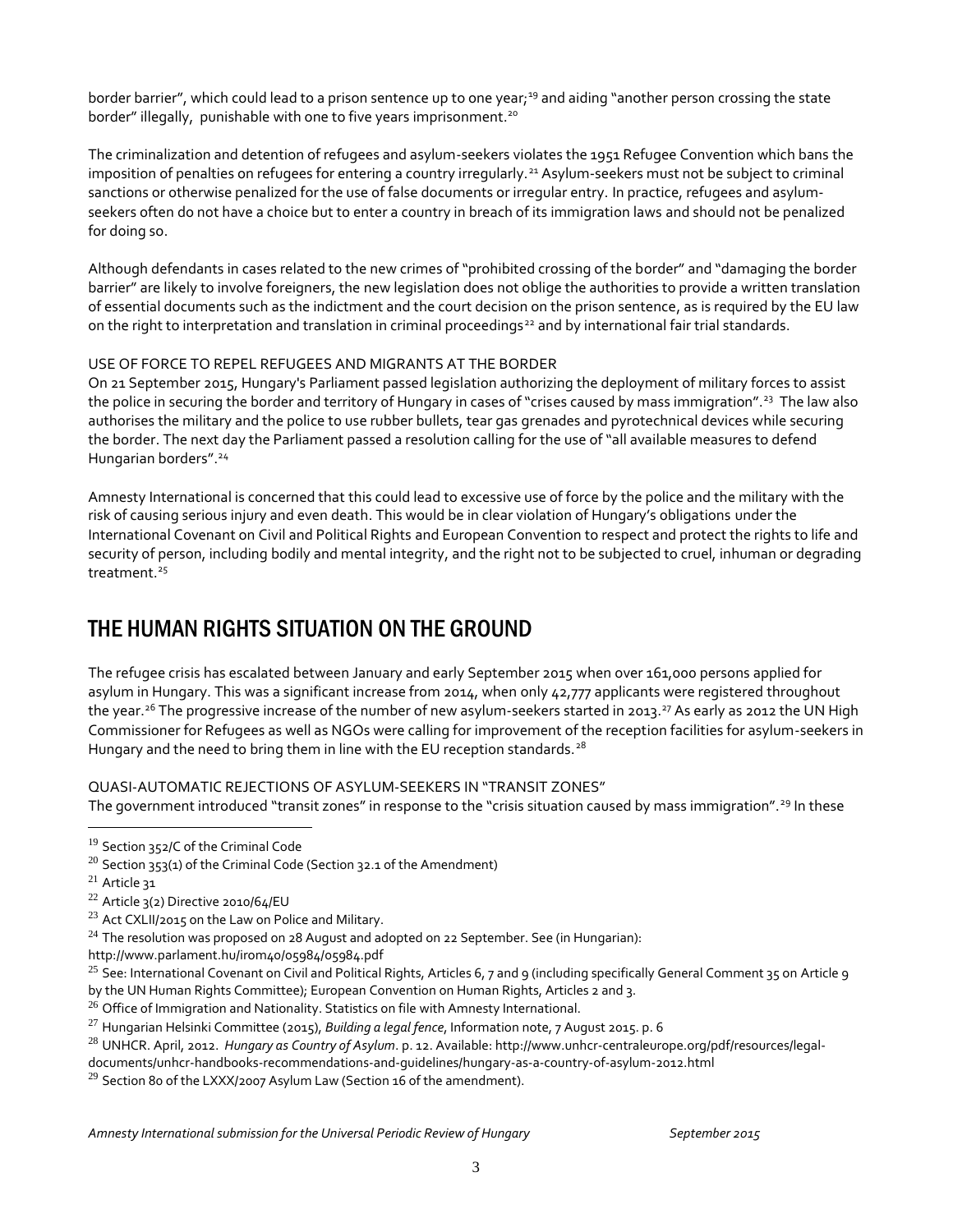areas, the authorities have established a set of pre-fab registration centres from which the national refugee authority reviews and makes decisions on admissibility of asylum applications,<sup>30</sup> and in which rejected applicants can stay if they decide to appeal the decision. People in the "transit zones" can only access Hungarian territory if and when their application for asylum is deemed admissible.<sup>31</sup>

Several days after the "transit zones" were opened on 15 September 2015, it became clear that they would be able to serve only a limited number of asylum-seekers. According to a statement by the government, on 15 and 16 September 2015, 185 people entered the "transit zones" to begin the asylum procedure. In fact, Amnesty International observed that only two to five persons per hour were allowed into the containers in the "transit zone" in Röszke/Horgoš on 15 and 16 September. Meanwhile, thousands of refugees were waiting outside the "transit zone" without any information on how to access the asylum procedure.<sup>32</sup>

Although the Asylum Law envisages that the admissibility procedure in the "transit zones" at the border should take up to eight days, Amnesty International observed that during the first days of the law entering into force, decisions were made within three to four hours. The rejected asylum-seekers were given the decisions in writing in the Hungarian language only, including information about the possibility of appeal. The individuals concerned were also informed about the possibility of appeal verbally but, in at least one case, an applicant was told it was hopeless unless he had family in Hungary.<sup>33</sup>

All those who entered the "transit zones" were likely to be rejected on admissibility grounds on the basis that they entered Hungary through Serbia, deemed a "safe third country" under the amended Asylum Law.<sup>34</sup> Asylum-seekers whose applications were rejected in the "transit zones" were simply told to return to Serbia. This is particularly concerning, as Amnesty International's research shows that returning asylum-seekers to Serbia exposes them to risk of arbitrary detention and treatment as irregular migrants, leading to possible *refoulement*, including chain *refoulement*, i.e. an indirect removal of a refugee from one county to a third country which subsequently will send him/her onward to the place of feared persecution*.* 35

EU law obliges Hungary to ensure that asylum applications are examined and decisions are taken on an individual basis, with objectivity and impartiality.<sup>36</sup> Decisions issued in the transit zones within a period of just a few hours, the absence of legal aid, and with no consideration given to the individual grounds of the application,<sup>37</sup> fail to meet these criteria and thus put Hungary in breach of EU law, as well as international human rights law. In addition, the amended Asylum Law gives rise to procedural concerns regarding access to effective remedy. An appeal of the first instance decision on admissibility must be submitted within seven days and the court has to deliver a decision on appeal within eight days. Such a short period is likely to be insufficient for a full examination of the case and the law, including an examination of the international protection needs of the applicant as required by EU law.<sup>38</sup>

#### USE OF FORCE TO REPEL REFUGEES AND MIGRANTS AT THE BORDER

Amnesty International has received reports of excessive use of force against refugees and migrants on 16 September 2015, when police responded to the refugees and migrants demanding that a border gate to be opened<sup>39</sup> by firing water cannons, pepper spray and tear gas at them.

 $30$  Section 71A (3) of the LXXX/2007 Asylum Law (Section 15 of the amendment).

 $31$  Section 15 (5) of the Asylum Law.

<sup>&</sup>lt;sup>32</sup> Amnesty International conducted interviews with refugees and migrants at the Röszke/Horgoš "transit zone" on 15 and 16 September 2015; Hungarian Helsinki Committee (2015), *No Country for Refugees*, p.3

<sup>33</sup> Interview with with an asylum-seeker in Röszke/Horgoš, 16 September 2015.

 $34$  Section 51(2) and 51(4) of the Asylum Law. See Amnesty International's analysis:

<https://www.amnesty.org/en/documents/eur27/2190/2015/en/>

<sup>35</sup> Amnesty International. 2015. *Europe's Borderlands: Violations against refugees and migrants in Macedonia, Serbia and Hungary.* p. 45

 $36$  EU Procedure Directive (Recast) 2013/32/EU, Article 10(3)a

 $37$  On the basis that all persons seeking asylum from the "transit zones" entered from Serbia (Section 51(2)(b) of the Asylum Law).

 $38$  The EU's Procedures Directive (Recast) 2013/32/EU, Article 46(3).

 $39$  Some refugees and migrants threw shoes and water bottles towards the riot police.